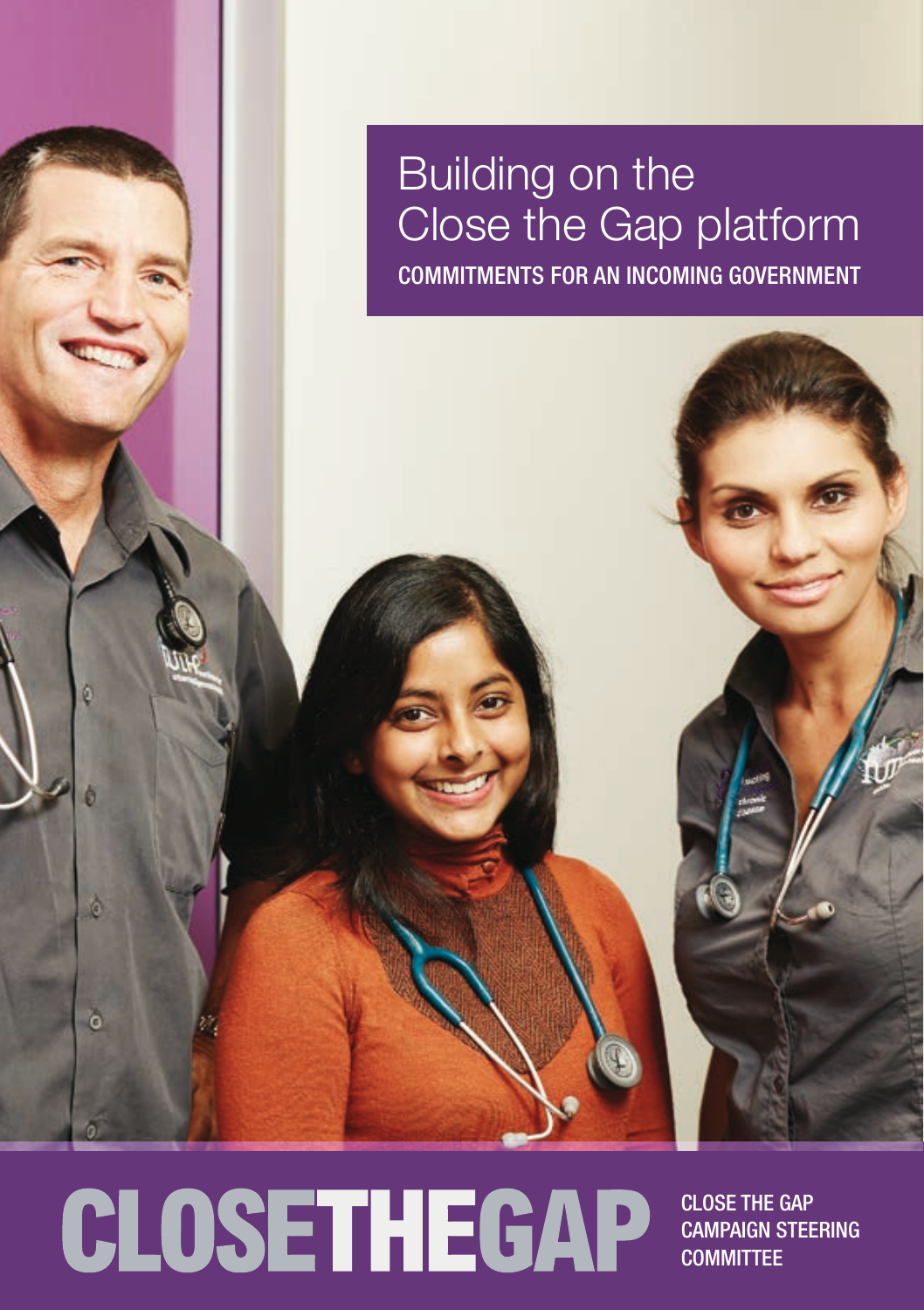## A message from our Campaign Patron Ian Thorpe

I got behind the Close the Gap Campaign<sup>1</sup> back in 2007 because I believe it's totally unacceptable that Aboriginal and Torres Strait Islander people die 10–17 years younger than non-Indigenous Australians.

Thankfully all sides of politics agreed and five years ago the commitment of federal, state and territory governments through COAG to close the life expectancy gap by 2030 was a watershed moment for the nation.



So as we prepare for the forthcoming federal election, I urge all political parties to continue their non-partisan long-term commitment to Aboriginal and Torres Strait Islander health equality.

This non-partisan project has been embraced by the nation, with almost 200,000 Australians pledging support for the Campaign. The foundations to achieve health equality are now in place. We, as a nation, need to stay the course and ensure long-term commitment and policy continuity is in place to reflect the long-term nature of our collective goal. Together, I believe we can close the gap.

*Building on the Close the Gap platform*, prepared by the Close the Gap Campaign for an incoming government, sets out the agenda for the government of the 44th Parliament to continue to close the unacceptable life expectancy gap.

I have seen the need and I have seen the impact that the close the gap agenda has had on the ground – it is improving the health of the First Australians. I believe that we can be the generation to end the national disgrace that sees Aboriginal and Torres Strait Islander people die more than 10 years younger than members of the broader Australian community.

Ian Thorpe, Close the Gap Campaign Patron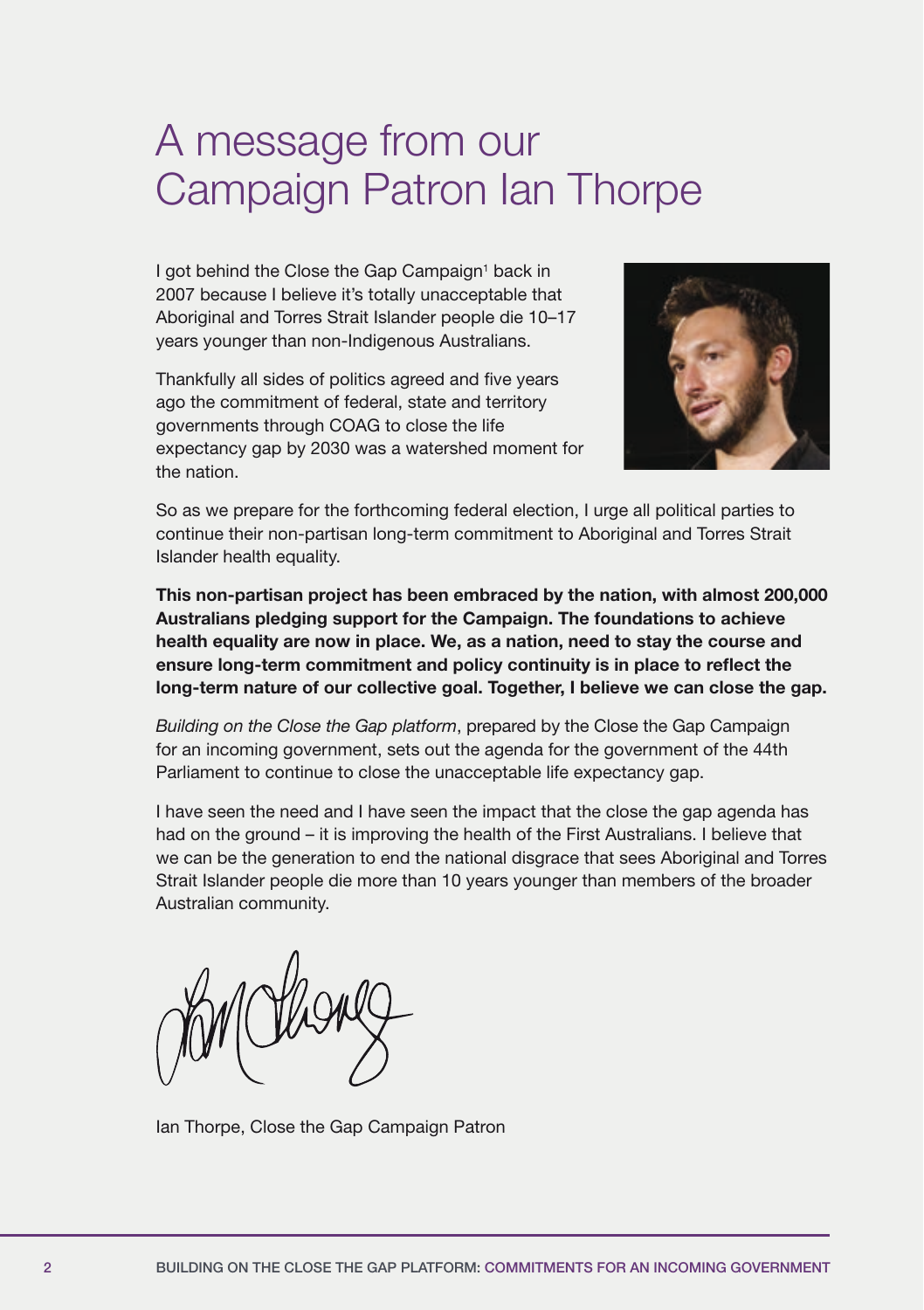Join Ian by signing the Close the Gap Campaign Pledge at [https://www.oxfam.org.au/my/act/sign-the-close-the-gap-pledge.](https://www.oxfam.org.au/my/act/sign-the-close-the-gap-pledge)

### Public support for this national priority

To date over 188,000 Australians have formally pledged their support for the Campaign and its goal to close the health and life expectancy gap of Aboriginal and Torres Strait Islander people to that of the non-Indigenous population within a generation: to close the gap by 2030.

Since 2009 the Campaign has held a National Close the Gap Day each year. Australians across the country in every state and territory participate in the event. Health services, schools, businesses, hospitals, government departments, ambulance services, non-government organisations and others hold events to raise awareness and show support for the Campaign and its goals. It is the largest and highest profile Aboriginal and Torres Strait Islander health event in the country. This year's record breaking National Close the Gap Day, on 21 March, involved more than 140,000 Australians at 972 events across the country.

In addition to National Close the Gap Day, the NRL holds an annual Close the Gap round which reaches between 2 and 3 million people through media coverage of the round and on ground exposure to the Close the Gap message.

### Close the Gap is a growing national movement

The message clear: Australians want continued government action on the national priority to close the gap in health and life expectancy between Aboriginal and Torres Strait Islander and non-Indigenous Australians.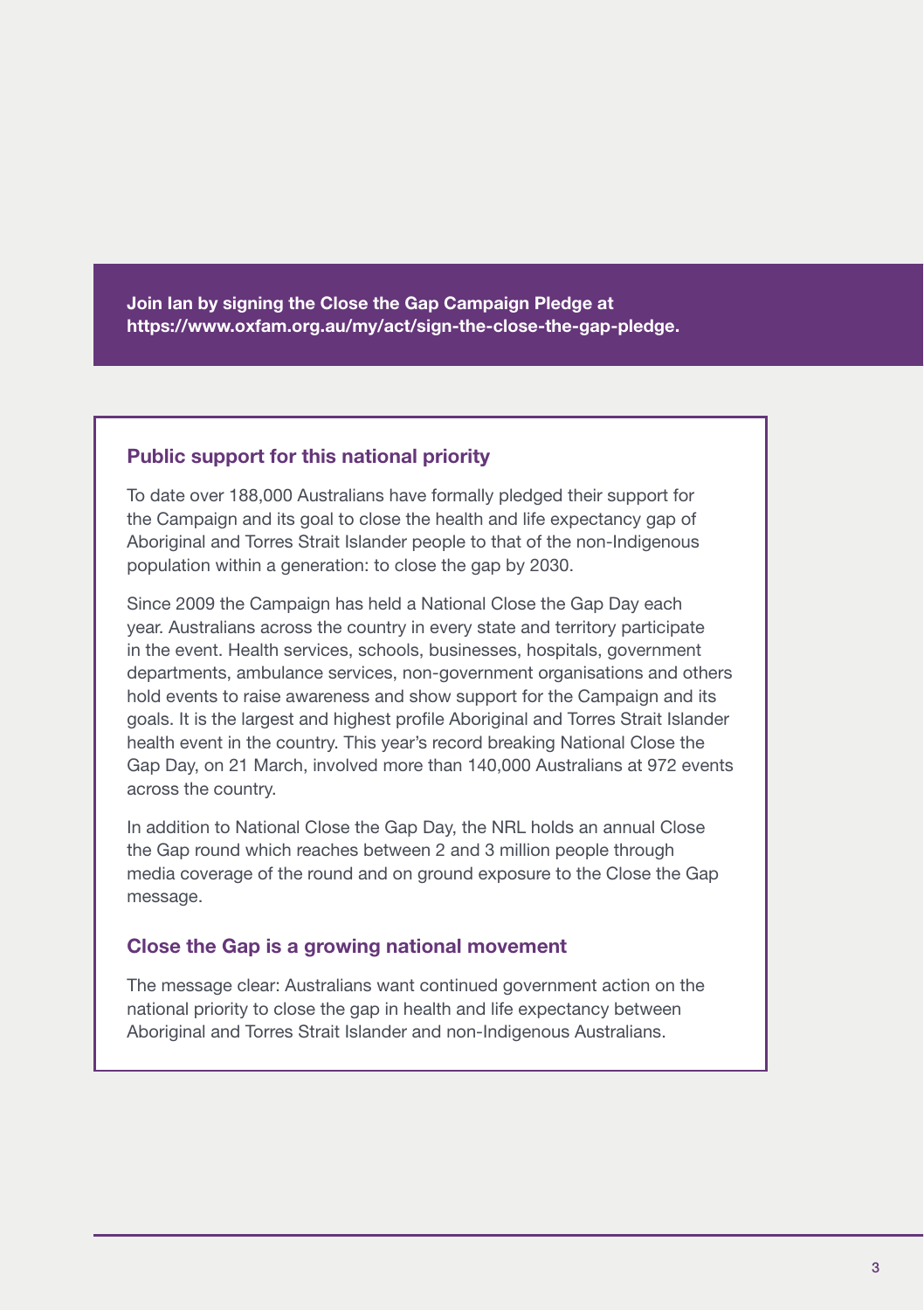# Executive summary

*Building on the Close the Gap platform* outlines the key commitments and milestones for the government of the 44th Parliament.

Meeting these commitments is critical if we are to finally close the gap in health and life expectancy between Aboriginal and Torres Strait Islander and non-Indigenous Australians by 2030. Undertaking these commitments will continue the multi-party efforts to close the gap. The broad national support for the Close the Gap Campaign for Aboriginal and Torres Strait Islander health equality demonstrates this is action that the Australian people want.

The Close the Gap Campaign has consistently advocated for long-term approaches and policy continuity. *Building on the Close the Gap platform* sits within this longterm approach and sets out the concrete actions to be undertaken in the forthcoming term of government.

*Building on the Close the Gap platform* sets out clear commitments and milestones for achievement by government in the first 100 days, the first year and throughout the term of government. The Close the Gap Campaign will monitor progress during the term of government including through its annual shadow or progress report, which is released to coincide with the Prime Minister's *Closing the Gap Report*.

The Close the Gap Campaign calls for an incoming government to:

### In the first 100 days (see pages 6-7)

- Reaffirm the commitment of the Prime Minister to report on progress towards closing the gap between Aboriginal and Torres Strait Islander and non-Indigenous Australians. This should occur on, or as near to as possible to, the first day of Parliament at the start of the calendar year.
- Forge an agreement through the COAG process on a new *National Partnership Agreement on Closing the Gap in Indigenous Health Outcomes*, with a minimum Commonwealth investment of \$777 million over the next three years.
- Establish a clear process that ensures a national implementation strategy for the *National Aboriginal and Torres Strait Islander Health Plan 2013-2023* is developed in partnership with Aboriginal and Torres Strait Islander peoples and their representatives.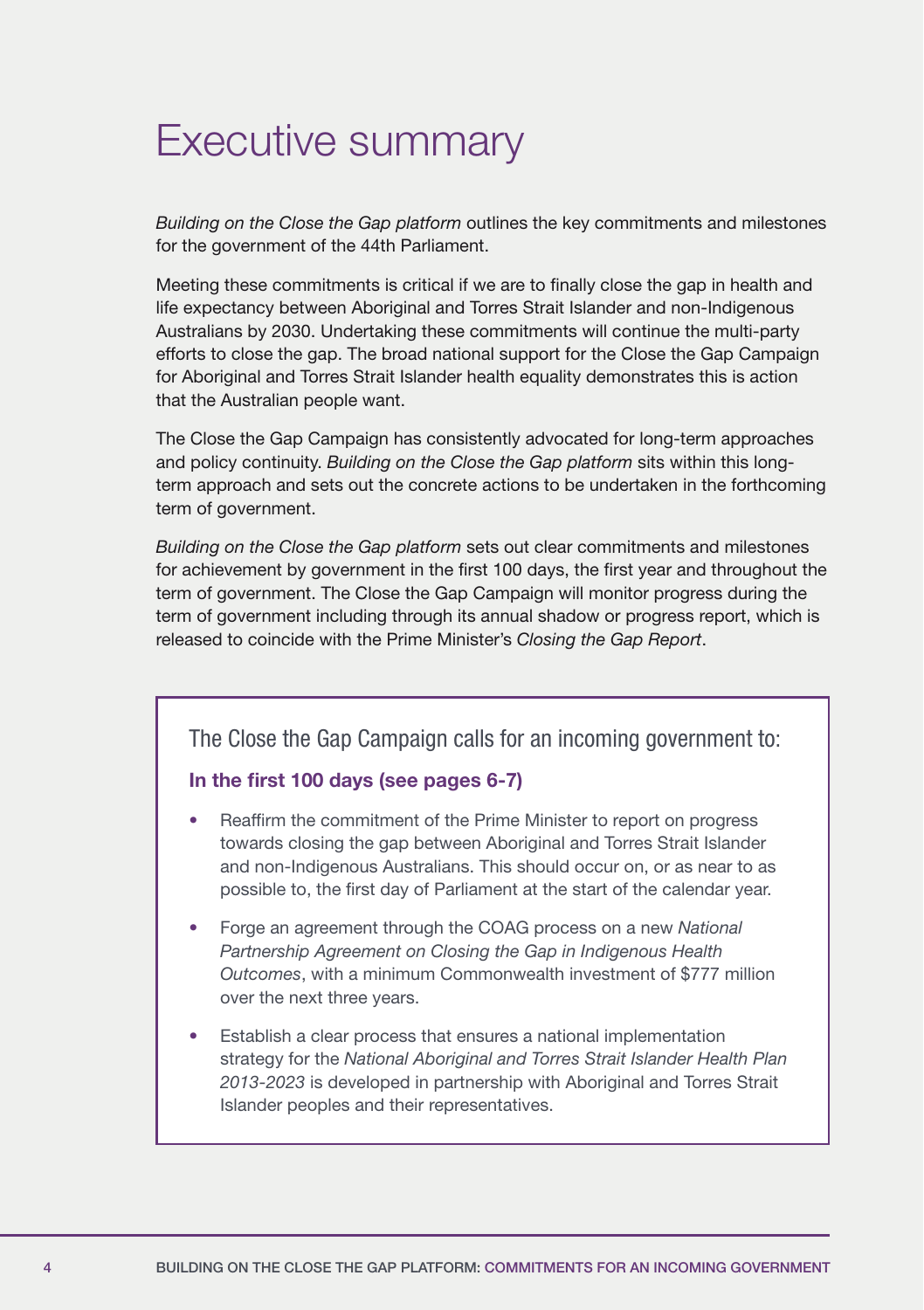### In the first year (see pages 8-9)

- Finalise a national implementation strategy for the *National Aboriginal and Torres Strait Islander Health Plan 2013-2023* developed in partnership with Aboriginal and Torres Strait Islander people and their representatives as well as state and territory governments. This strategy should include measurable benchmarks and targets to monitor progress.
- Develop a whole-of-government mechanism across sectors and portfolios to drive an integrated response to health issues and their social and cultural determinants, including the impacts of intergenerational trauma.
- In partnership with Aboriginal and Torres Strait Islander peoples and their representatives, as well as state and territory governments, develop specific COAG Closing the Gap targets in relation to incarceration rates and community safety.

### During this term of government (see page 10)

- Introduce and pass legislation to formalise a process for national monitoring and reporting on efforts to close the gap in accordance with benchmarks and targets. This legislation should include a requirement for this process to be undertaken in partnership with Aboriginal and Torres Strait Islander peoples and their representatives. It should also have a sunset clause of 2031 – the year after the date by which all parties have committed to close the gap in health equality.
- Develop formal mechanisms that ensure long-term funding commitments, including the National Partnership Agreements, are linked with progress in closing the health equality gap.
- Develop a new mechanism to determine the appropriate Aboriginal and Torres Strait Islander share of mainstream health programs on a basis that reflects both the population size and an index of need.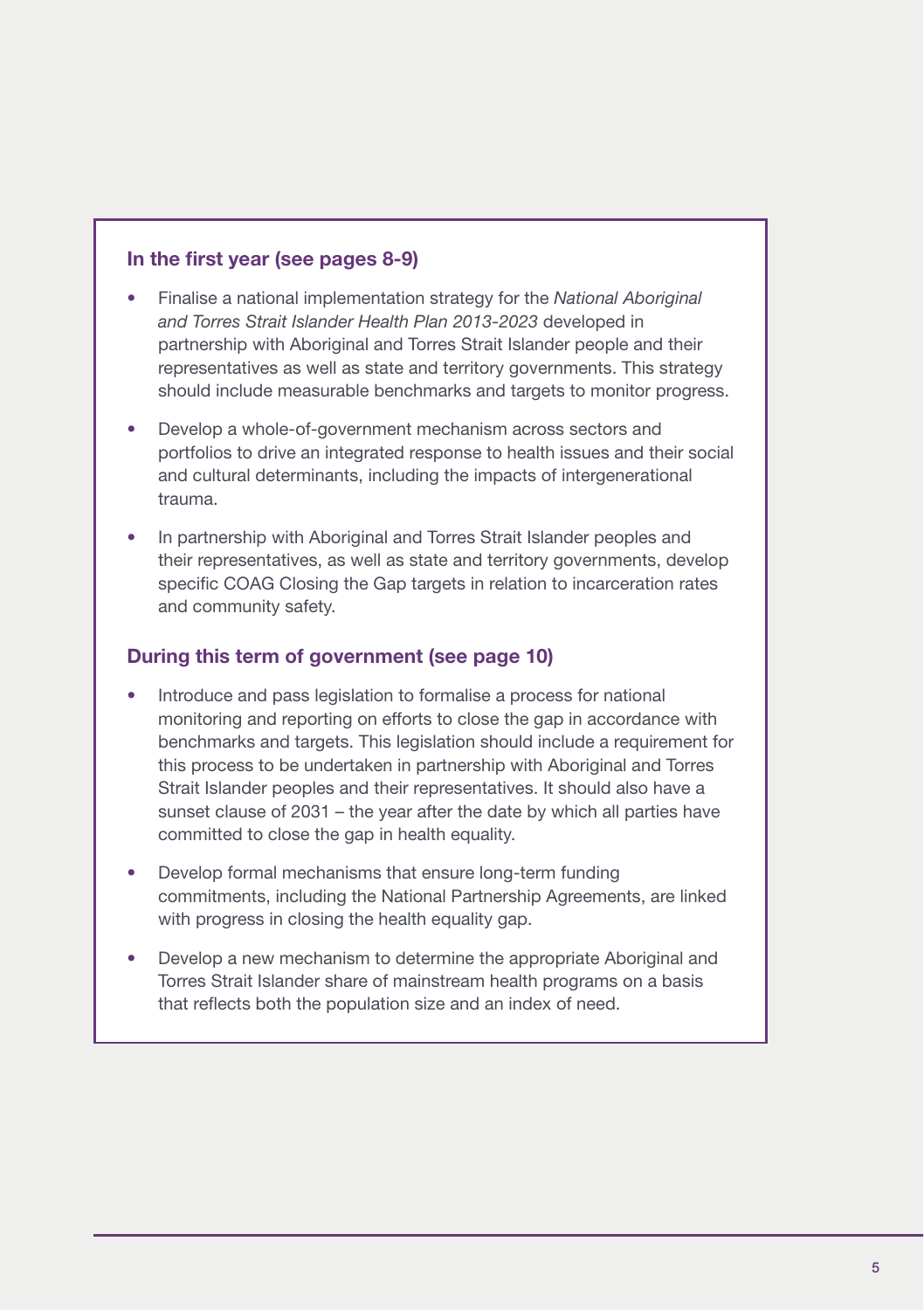# First 100 days

There is 17 years to go until 2030. Policy continuity and transparent reporting is critical for the achievement of health equality over that span of time.

To maintain momentum it is imperative that early in its term, an incoming government clearly and unambiguously signals its commitment to the Closing the Gap policy platform and reporting process.

The Campaign produces a complementary "Shadow Report"<sup>2</sup> coinciding with the Prime Minister's annual report to Parliament on progress towards closing the gap between Aboriginal and Torres Strait Islander and non-Indigenous Australians.<sup>3</sup> It has become a welcome tradition that the Prime Minister meets with and exchanges reports with the Steering Committee of the Close the Gap Campaign.

Australians want to see this commitment backed up by action. There are two developments that together will be major determinants on whether Aboriginal and Torres Strait Islander health equality is achieved by 2030:

- The renewal with adequate funding of the expired *National Partnership Agreement on Closing the Gap in Indigenous Health Outcomes* (Indigenous Health NPA);
- The implementation of the *National Aboriginal and Torres Strait Islander Health Plan 2013-2023* (Health Plan).

The Indigenous Health NPA and the Health Plan are complementary. Action on both is essential.

If supported by necessary funding and effectively implemented the Health Plan will be crucial in closing the gap in health equality. The next step is the development of a national implementation strategy to set out detailed and comprehensive commitments with measurable targets and benchmarks to monitor progress over time. This needs to be developed in partnership with Aboriginal and Torres Strait Islander peoples and their representatives.

The National Health Leadership Forum (NHLF) of the National Congress of Australia's First Peoples (Congress) has been established to partner with the federal government in the development, implementation and monitoring of all national level policies with health impacts for Aboriginal and Torres Strait Islander peoples. This Partnership also needs to be replicated at the state/territory and local levels.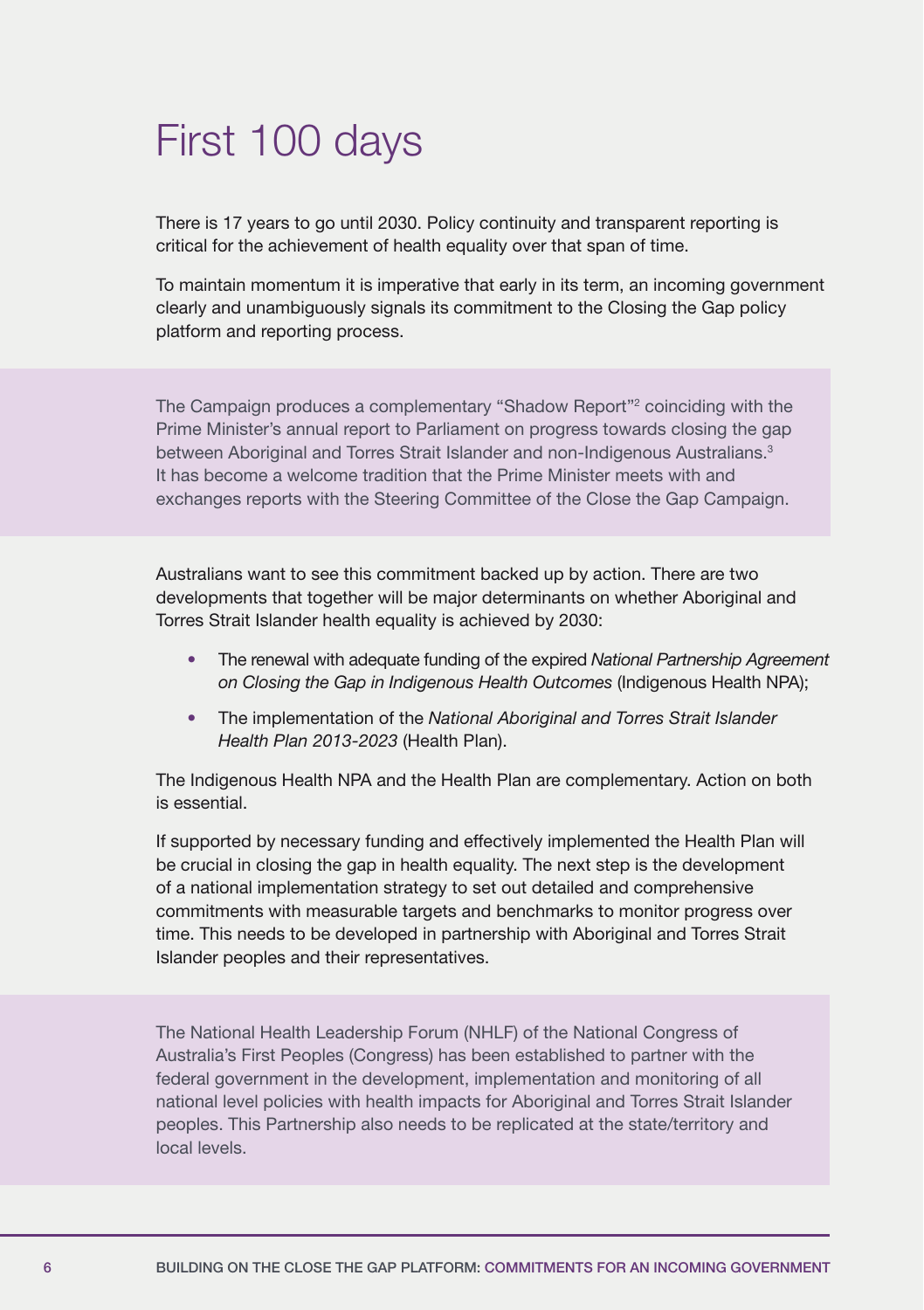### The Close the Gap Campaign calls for the following commitments from an incoming government, in the first 100 days:

- Reaffirm the commitment of the Prime Minister to report on progress towards closing the gap between Aboriginal and Torres Strait Islander and non-Indigenous Australians. This should occur on, or as near to as possible to, the first day of Parliament at the start of the calendar year.
- Forge an agreement through the COAG process on a new *National Partnership Agreement on Closing the Gap in Indigenous Health Outcomes*, with a minimum Commonwealth investment of \$777 million over the next three years.
- Establish a clear process that ensures a national implementation strategy for the *National Aboriginal and Torres Strait Islander Health Plan 2013-2023* is developed in partnership with Aboriginal and Torres Strait Islander peoples and their representatives.



Laidley State High School students in conjunction with Kambu AMS spell out Close the Gap for National Close the Gap Day 2012. Photograph: Jason Malouin/OxfamAUS.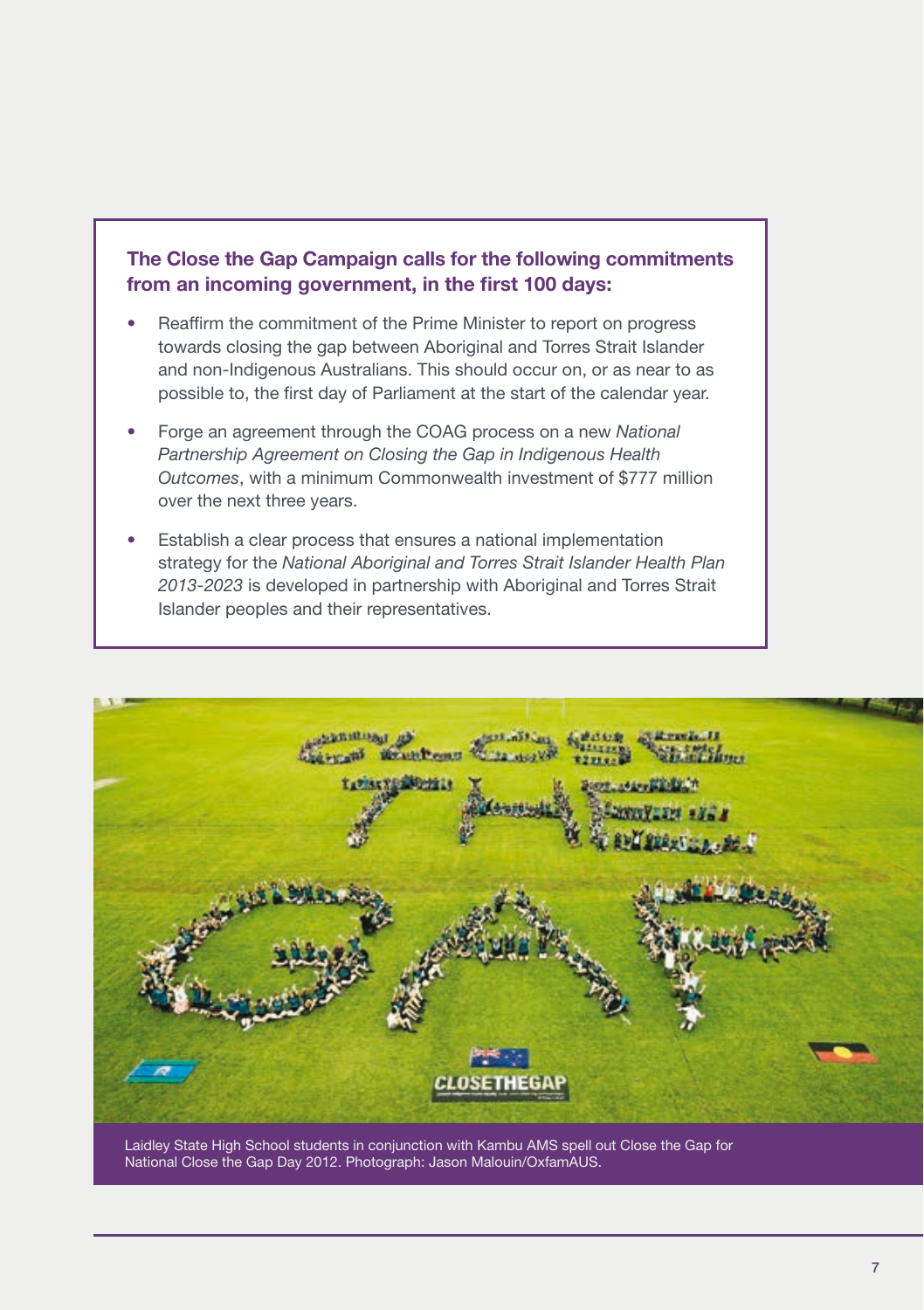# First year

The first year of government is an important time to bring the Health Plan to life. The Close the Gap Campaign welcomes that the Health Plan:

- Has an overarching goal of closing the life expectancy gap by 2030;
- Adopts a human rights-based approach and addresses racism at both the individual and systemic levels;
- Adopts a holistic definition of health including recognition of the impacts of past policies and the ongoing cycle of trauma on the health of Aboriginal and Torres Strait Islander people and the role of healing;
- Recognises the central role of culture and social and emotional wellbeing to the physical and mental health of Aboriginal and Torres Strait Islander people;
- Is comprehensive and addresses the wide range of social and cultural determinants of health inequality; and
- Includes a commitment to develop targets and benchmarks to measure progress.

Combined, these elements, if effectively implemented, are supported by all of the relevant national Aboriginal and Torres Strait Islander and mainstream health bodies.

The Health Plan commits to the development of a national implementation strategy within 12 months. To be effective this must set measurable benchmarks and targets. It must also include the development of a services model and strategies for workforce and funding.

The Health Plan commits government to action on the social and cultural determinants of health including education and employment. A whole-ofgovernment approach led by the Prime Minister is required to coordinate and drive complementary action across jurisdictions and sectors.

For example, the overrepresentation in imprisonment and crime victimisation rates for Aboriginal and Torres Strait Islander people is a key social determinant of health requiring urgent, coordinated action from government, including the setting of nationally agreed targets.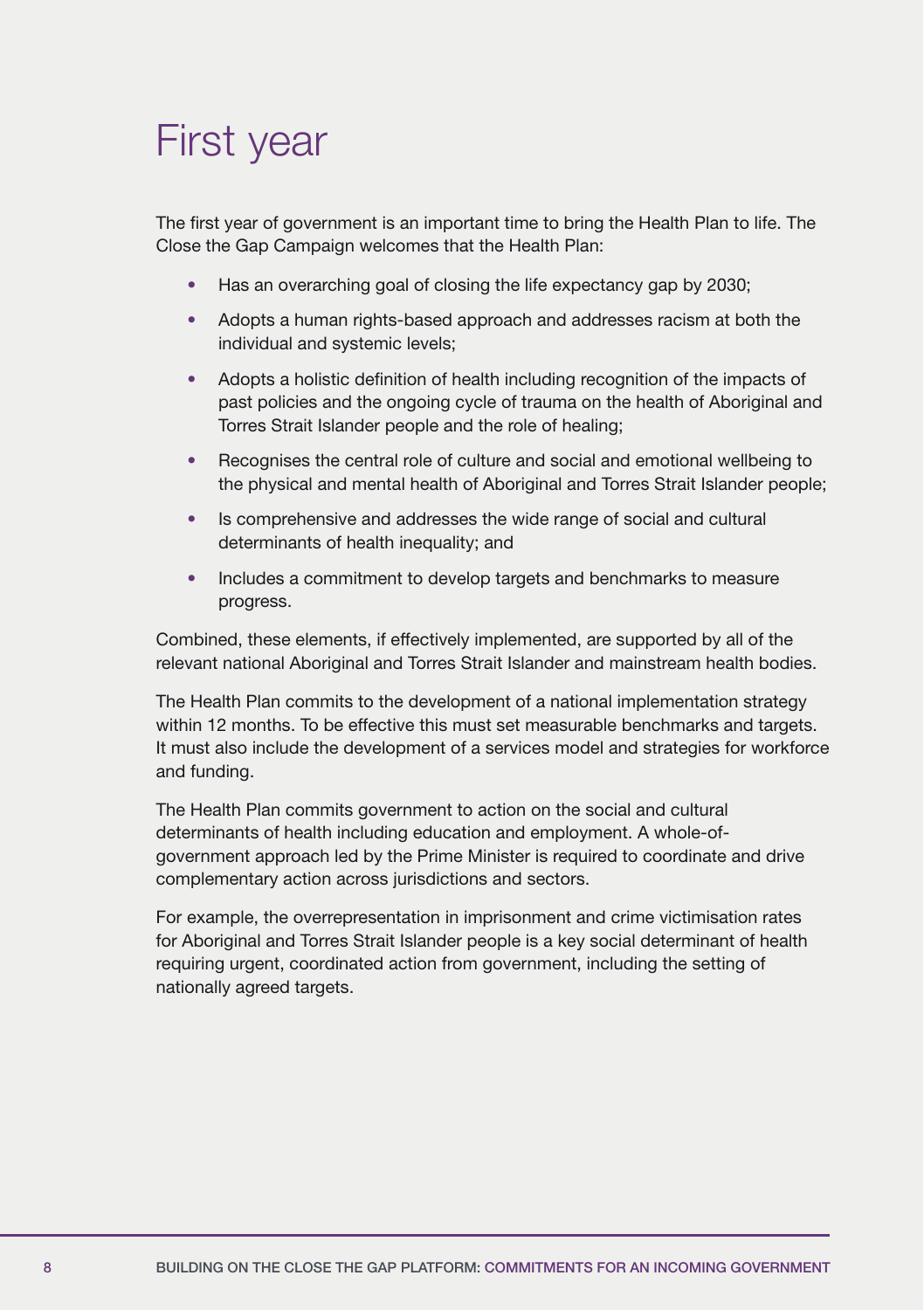### The Close the Gap Campaign calls for the following commitments from an incoming government, in the first year:

- Finalise a national implementation strategy for the *National Aboriginal and Torres Strait Islander Health Plan 2013-2023* developed in partnership with Aboriginal and Torres Strait Islander people and their representatives as well as state and territory governments. This strategy should include measurable benchmarks and targets to monitor progress.
- Develop a whole-of-government mechanism across sectors and portfolios to drive an integrated response to health issues and their social and cultural determinants, including the impacts of intergenerational trauma.
- In partnership with Aboriginal and Torres Strait Islander peoples and their representatives, as well as state and territory governments, develop specific COAG Closing the Gap targets in relation to incarceration rates and community safety.



Patient Gerry Flanders has a routine check up with Galambila Aboriginal Health Service staff doctor, Jane Deegan. Photograph: Jason Malouin/Oxfam Australia.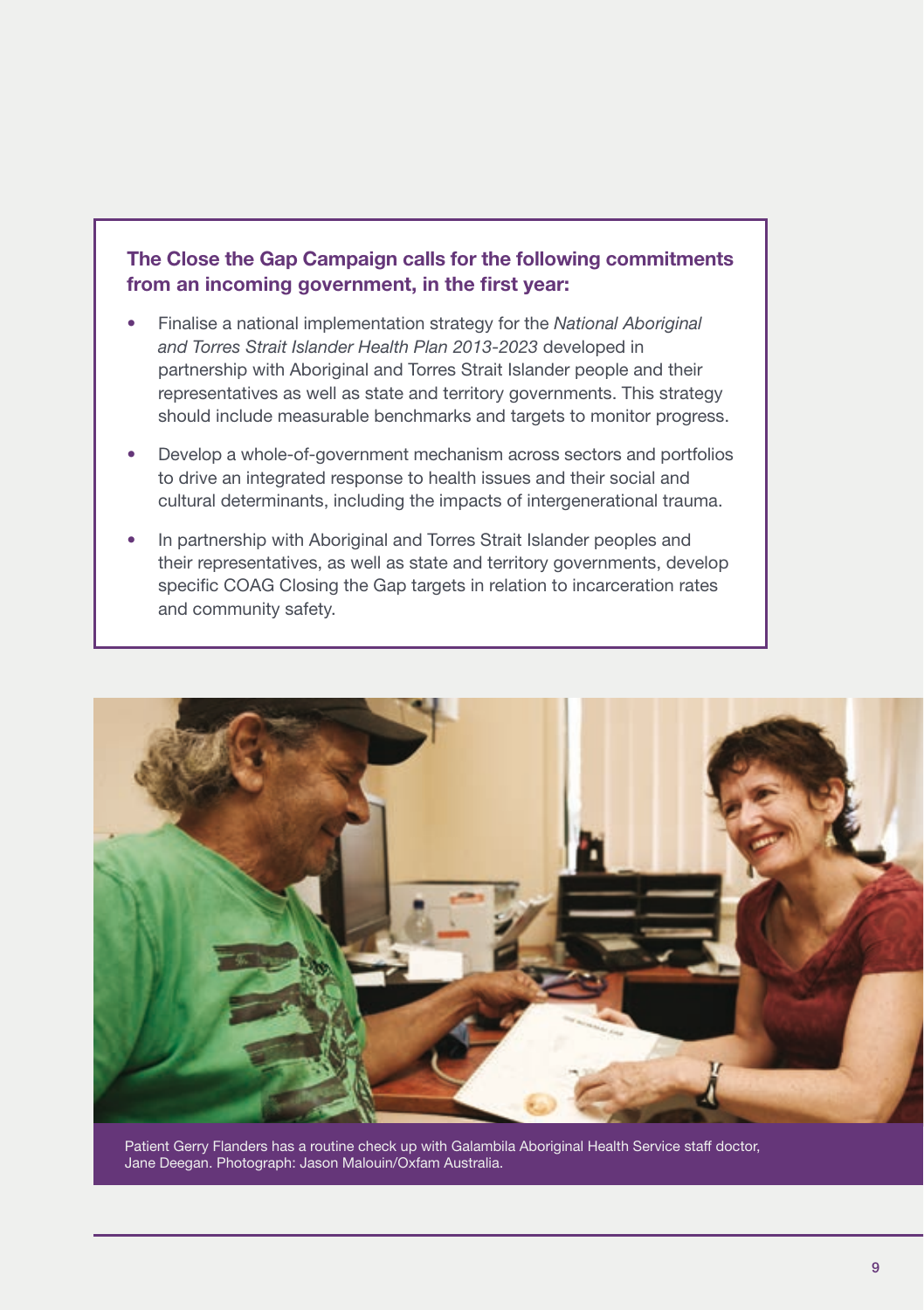# During this term of government

Closing the Gap, as a national priority, must involve a coordinated and planned national response across federal, state and territory governments through the COAG process if it is to be successful. A national issue requires a national response. This national response must be monitored against benchmarks and targets so that we know whether we are on track to close the gap.

To be sustainable over the long-term it is essential that funding be tied to efforts to close the gap. Long-term policy requires long-term funding models. We must now also take the next step and secure an equitable share of mainstream funding to contribute to closing the unacceptable gap in health and life expectancy between Aboriginal and Torres Strait Islander and non-Indigenous Australians. This will require the development of a new mechanism to determine the appropriate Aboriginal and Torres Strait Islander share of mainstream health programs on a basis that reflects both the population size and an index of need. It must also ensure the most effective services to receive those funds for service delivery in terms of access and quality of service. The available evidence suggests that Aboriginal Community Controlled Health Services are generally the most effective in providing these services.

### The Close the Gap Campaign calls for the following commitments from an incoming government, during this term of government:

- Introduce and pass legislation to formalise a process for national monitoring and reporting on efforts to close the gap in accordance with benchmarks and targets. This legislation should include a requirement for this process to be undertaken in partnership with Aboriginal and Torres Strait Islander peoples and their representatives. It should also have a sunset clause of 2031 – the year after the date by which all parties have committed to close the gap in health equality.
- Develop formal mechanisms that ensure long-term funding commitments, including the National Partnership Agreements, are linked with progress in closing the health equality gap.
- Develop a new mechanism to determine the appropriate Aboriginal and Torres Strait Islander share of mainstream health programs on a basis that reflects both the population size and an index of need.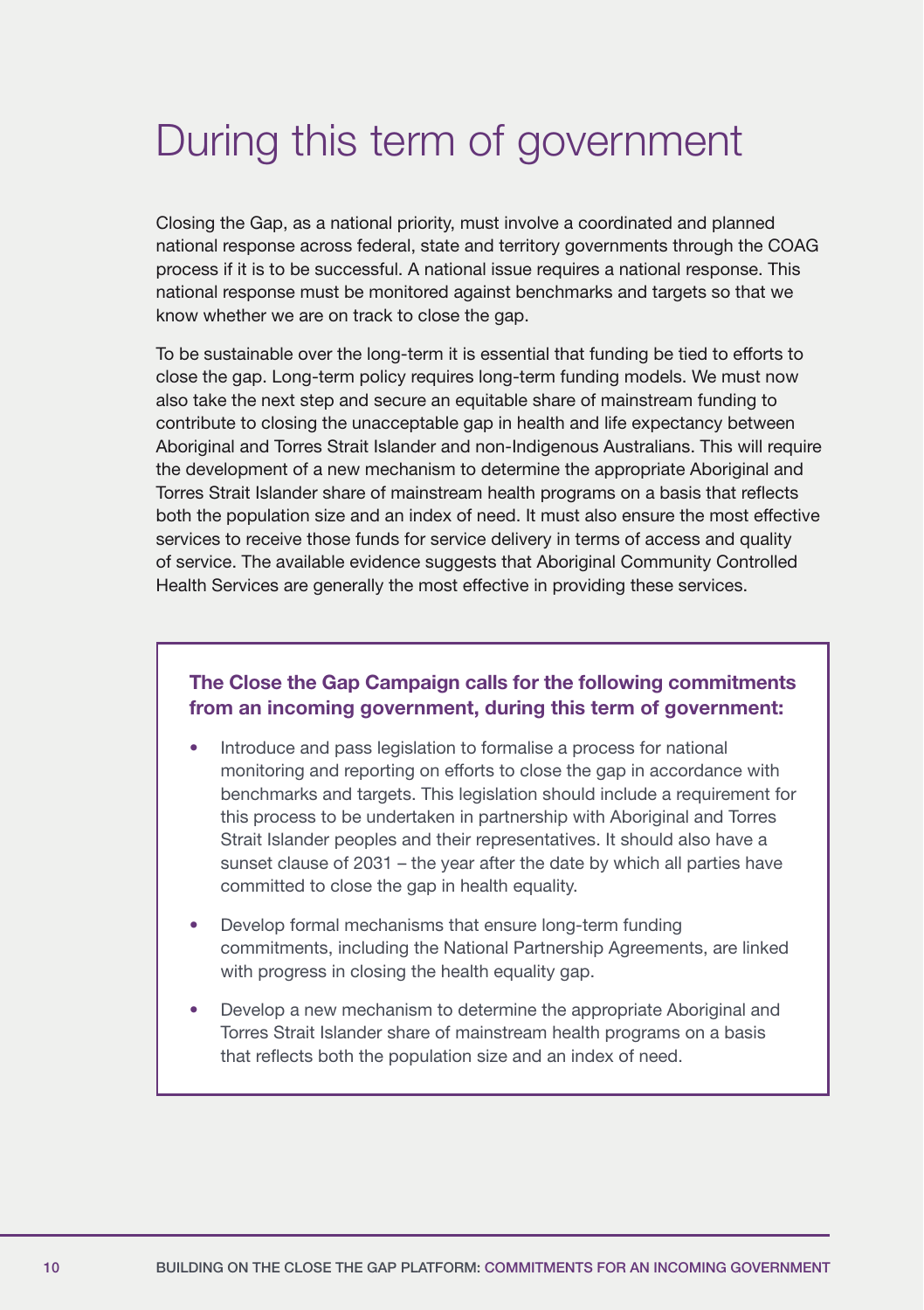# Conclusion

The commitment to close the life expectancy gap by 2030 was a watershed moment for the nation. We are seeing improvements in maternal and childhood health, which provide early positive signs that people on the ground are responding to the initiatives.

Achieving health equality by 2030 is an ambitious yet achievable task. It is also an agreed national priority. With nearly 200,000 Australians supporting action to close the gap, it is clear that the Australian public demand that government, in partnership with Aboriginal and Torres Strait Islander people and their representatives, build on the close the gap platform to meet this challenge. They believe that we can and should be the generation to finally close the appalling life expectancy gap between Aboriginal and Torres Strait Islander and non-Indigenous Australians.

Australians want action to close the gap that sees babies born to an Aboriginal or Torres Strait Islander mother between two and three times more likely to die before the age of five, or Aboriginal and Torres Strait Islander people suffering heart disease at twice the rate of non-Indigenous Australians.

That is why the Close the Gap Campaign has set out the actions and commitments required of a new government. This term of government will be critical to achieving the 2030 goal. An incoming government must ramp up the ambition and take further steps in building on this platform.



Kacey Narkle at SWAMS clinic at St John Of God Hospital, Bunbury, Western Australia. Photograph: Bonnie Savage/OxfamAUS.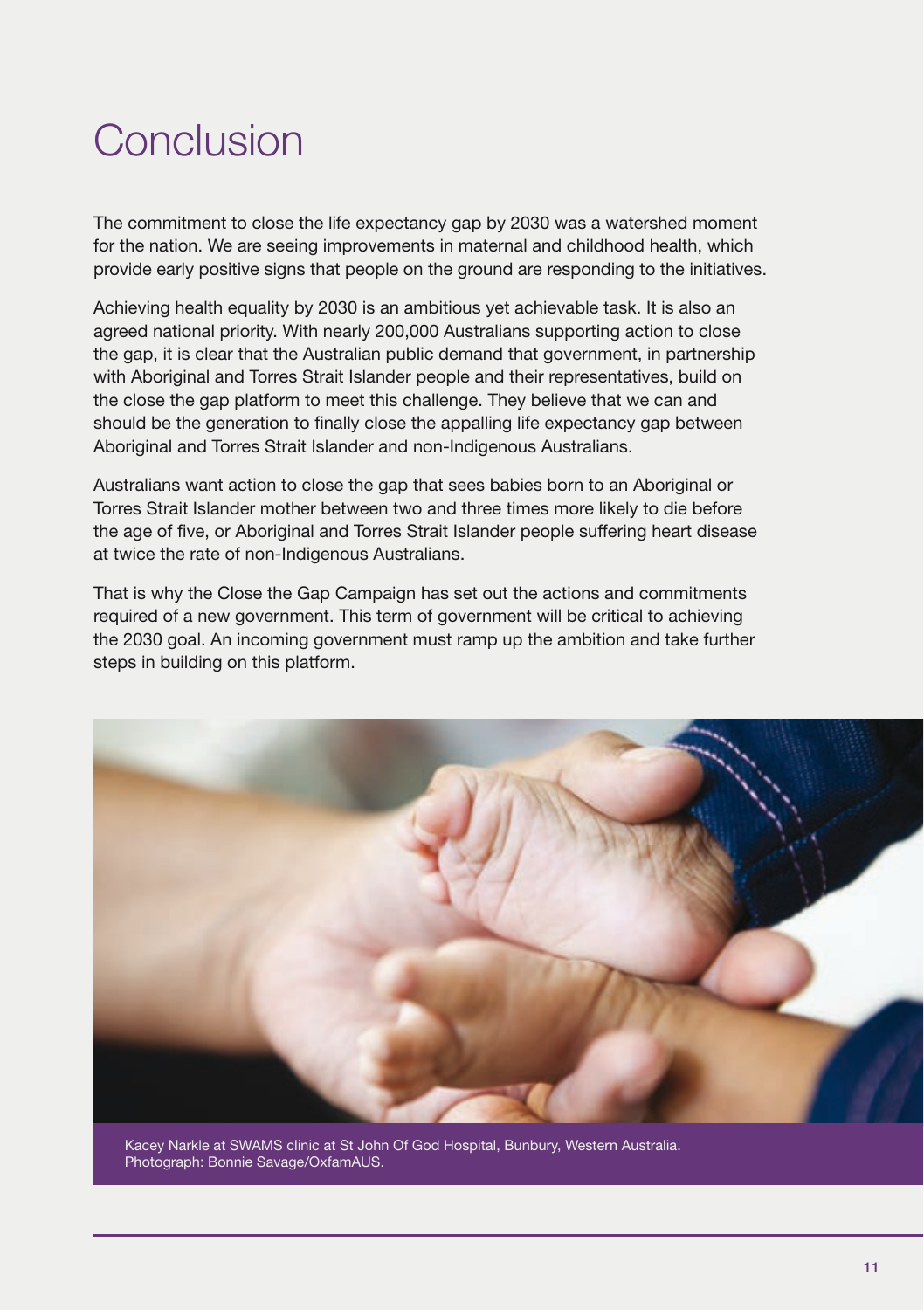### Who we are

The Close the Gap Campaign for Aboriginal and Torres Strait Islander Health Equality is a coalition of Aboriginal and Torres Strait Islander and non-Indigenous health and human rights organisations. The Campaign's goal is to raise the health and life expectancy of Aboriginal and Torres Strait Islander peoples to that of the non-Indigenous population within a generation: to close the gap by 2030. It aims to do this through the implementation of a human rights-based approach set out in the Aboriginal and Torres Strait Islander Social Justice Commissioner's *Social Justice Report 2005*<sup>4</sup> and the *Close the Gap Statement of Intent*.

The Close the Gap Campaign Steering Committee (Campaign Steering Committee) first met in March 2006. Our patrons, Catherine Freeman OAM and lan Thorpe OAM, launched the campaign in April 2007.

### Current membership of the Campaign Steering Committee

### Co-chairs

- Co-Chair of the National Congress of Australia's First Peoples
- Aboriginal and Torres Strait Islander Social Justice Commissioner, Australian Human Rights Commission

### Members

- Aboriginal and Torres Strait Islander Healing Foundation
- Australian Indigenous Doctors' Association
- Australian Indigenous Psychologists' Association
- Congress of Aboriginal and Torres Strait Islander Nurses
- Indigenous Allied Health Australia
- Indigenous Dentists' Association of Australia
- National Aboriginal Community Controlled Health Organisation
- National Aboriginal and Torres Strait Islander Health Workers' Association
- National Association of Aboriginal and Torres Strait Islander Physiotherapists
- National Congress of Australia's First Peoples
- National Coordinator Tackling Indigenous Smoking (Dr Tom Calma AO Campaign founder and former Aboriginal and Torres Strait Islander Social Justice Commissioner)
- National Indigenous Drug and Alcohol Committee
- The Lowitia Institute
- Torres Strait Island Regional Authority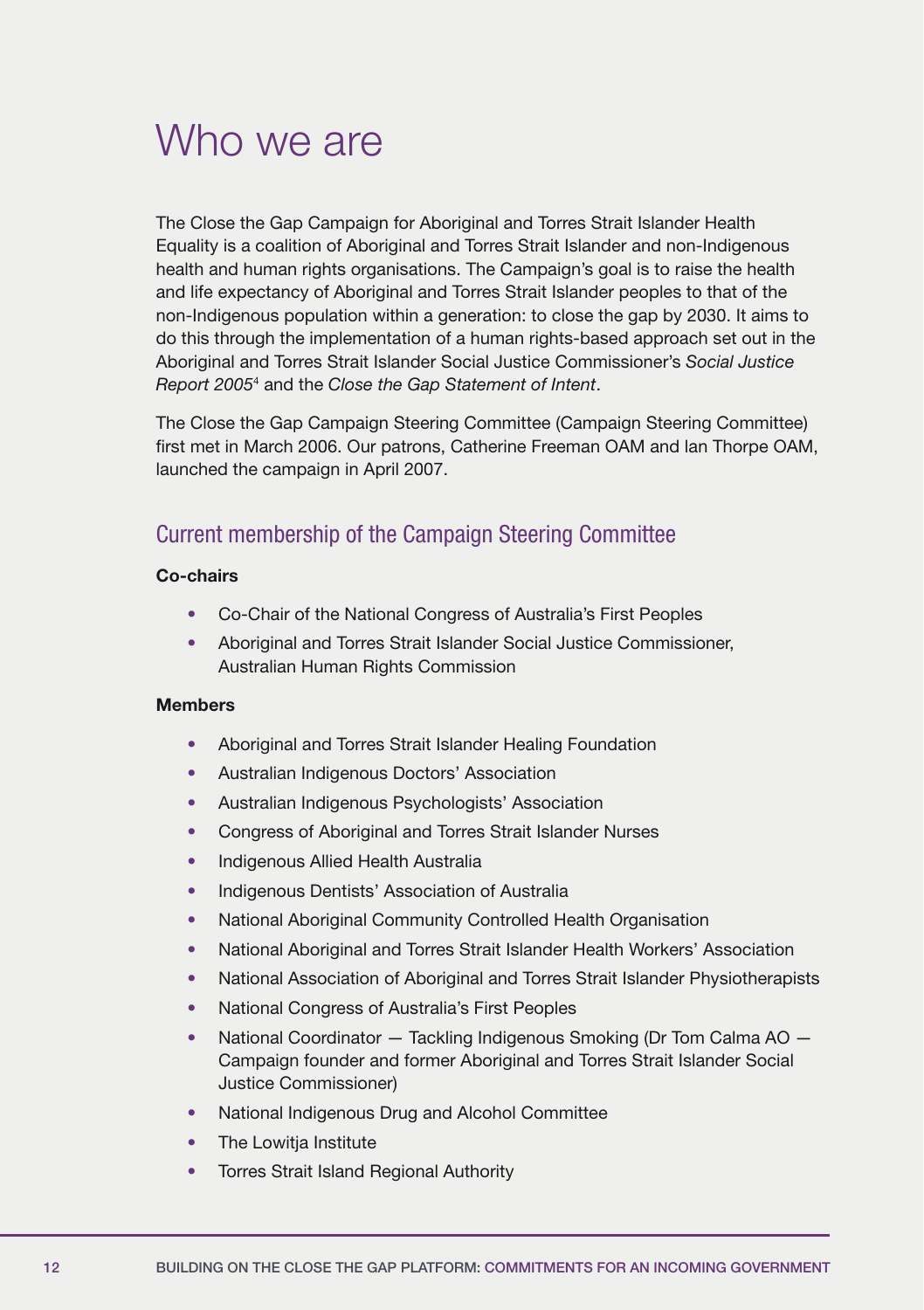- Australian College of Nursing
- Aboriginal Health and Medical Research Council
- ANTaR
- Australian Human Rights Commission (Secretariat)
- Australian Medical Association
- Australian Medicare Local Alliance
- The Fred Hollows Foundation
- Heart Foundation Australia
- Menzies School of Health Research
- Oxfam Australia
- Palliative Care Australia
- Public Health Association of Australia
- Royal Australasian College of Physicians
- Royal Australian College of General Practitioners
- Professor Ian Ring (expert adviser)



Kirrily Phillips, oral hygiene specialist at Morayfield AMS gives preventative oral health advice to Janice Blackman. Copyright Jason Malouin/Oxfam Australia.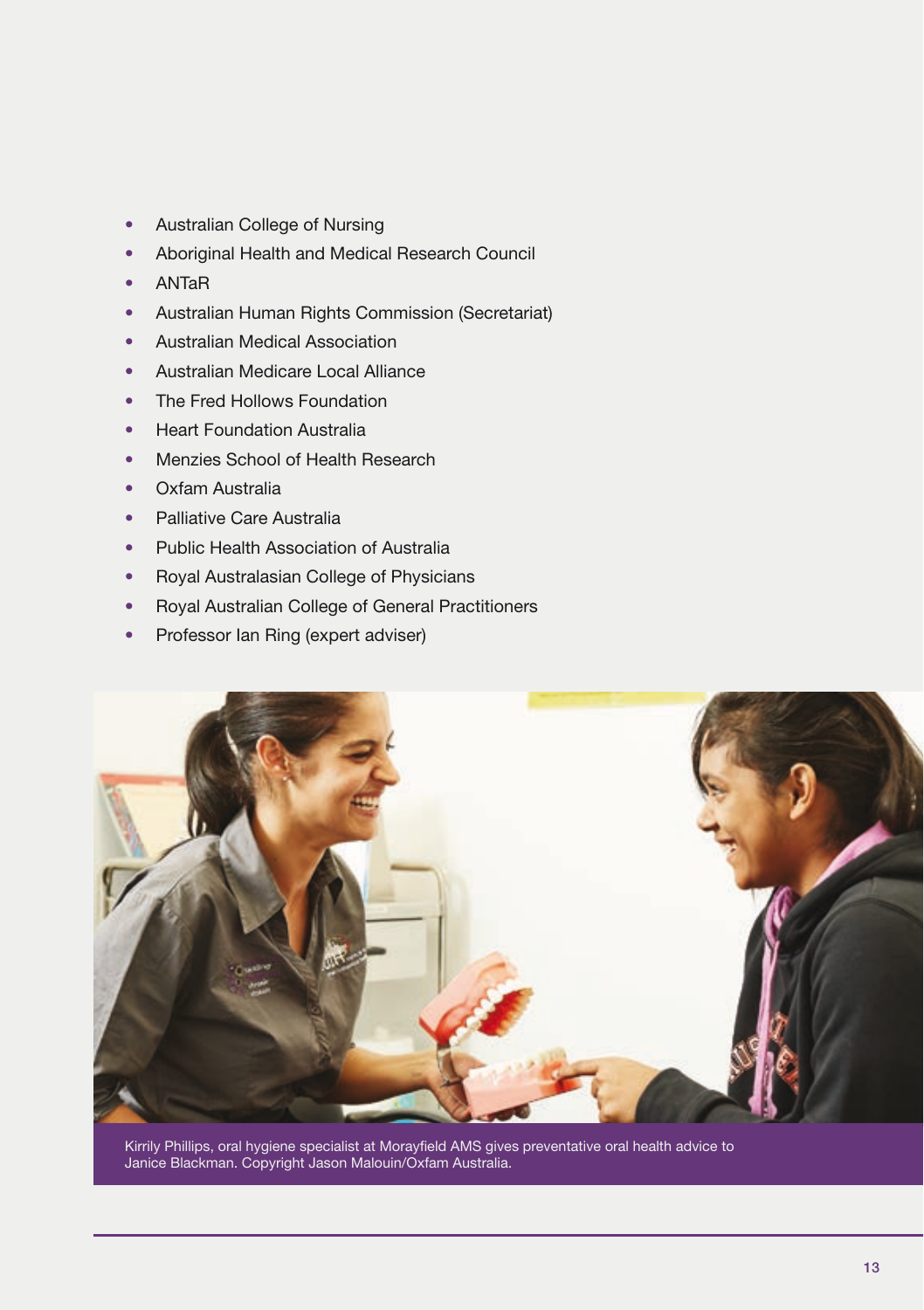### Authors and Editors

Andy Gargett, Senior Policy Officer, Australian Human Rights Commission; Andrew Meehan, Indigenous Rights Advocacy Lead, Public Engagement, Oxfam Australia; Gary Highland, National Director, ANTaR.

### Editorial assistance

Jane Powles, National Campaigns Manager, ANTaR; Jack Regester, Project/Research Officer, Australian Human Rights Commission.

### Working Group providing oversight

Lisa Briggs, CEO, National Aboriginal Community Controlled Health Organisation; Pat Anderson, Chair, The Lowitja Institute; Andrew Meehan, Indigenous Rights Advocacy Lead, Public Engagement, Oxfam Australia; Gary Highland, National Director; ANTaR.

### Cover photograph

Trainee doctors Dr Scott Hahn and Dr Malavika with Dr Samara Toby, the first Indigenous medicine graduate from the Griffith University Medical school. Copyright: Jason Malouin/Oxfam Australia.

Design and layout Lisa Thompson, JAG Designs.

### **Printing**

Paragon Australasia Group.

# Acknowledgements

This document is a collaborative effort of the Close the Gap Campaign Steering Committee.

Published by the Close the Gap Campaign Steering Committee, August 2013.

© Close the Gap Campaign Steering Committee for Aboriginal and Torres Strait Islander Health Equality, 2013.

This work is licensed under the Creative Commons Attribution – Non-Commercial – ShareAlike 2.5 Australia License. To view a copy of this license, visit: <http://creativecommons.org/licenses/by-nc-sa/2.5/au>or send a letter to Creative Commons, 171 Second Street, Suite 300, San Francisco, California, 94105, USA.

Copies of this report and more information are available to download at:

[www.humanrights.gov.au/social\\_justice/health/index.html](http://www.humanrights.gov.au/social_justice/health/index.html) and [www.oxfam.org.au/closethegap](http://www.oxfam.org.au/closethegap).

Aboriginal and Torres Strait Islander people should be aware that this document may contain images or names of people who have since passed away.

#### Endnotes

- 1 The Close the Gap Campaign is driven by a Steering Committee of health and human rights bodies and an independent Secretariat that is member funded. Importantly the Campaign is a community initiative. Australians from across the length and breadth of the country have got behind and support the Campaign's goals to achieve health equality by 2030. See page 12 for more detail.
- 2 See [www.humanrights.gov.au/close-gap-indigenous-health](http://www.humanrights.gov.au/close-gap-indigenous-health-campaign%2523shadow)[campaign#shadow](http://www.humanrights.gov.au/close-gap-indigenous-health-campaign%2523shadow).
- 3 Including on health, housing, employment and education as indicated by progress against the COAG Closing the Gap Targets. The first report was delivered in February 2009 and the second in March 2010. Prime Minister Julia Gillard delivered her first report in February 2011.
- 4 Aboriginal and Torres Strait Islander Commissioner, *Social Justice Report 2005*, Human Rights and Equal Opportunity Commission, 2005, chapter 2. Available online at: [www.humanrights.gov.au/](http://www.humanrights.gov.au/social_justice/sj_report/sjreport05/index.html) [social\\_justice/sj\\_report/sjreport05/index.html.](http://www.humanrights.gov.au/social_justice/sj_report/sjreport05/index.html)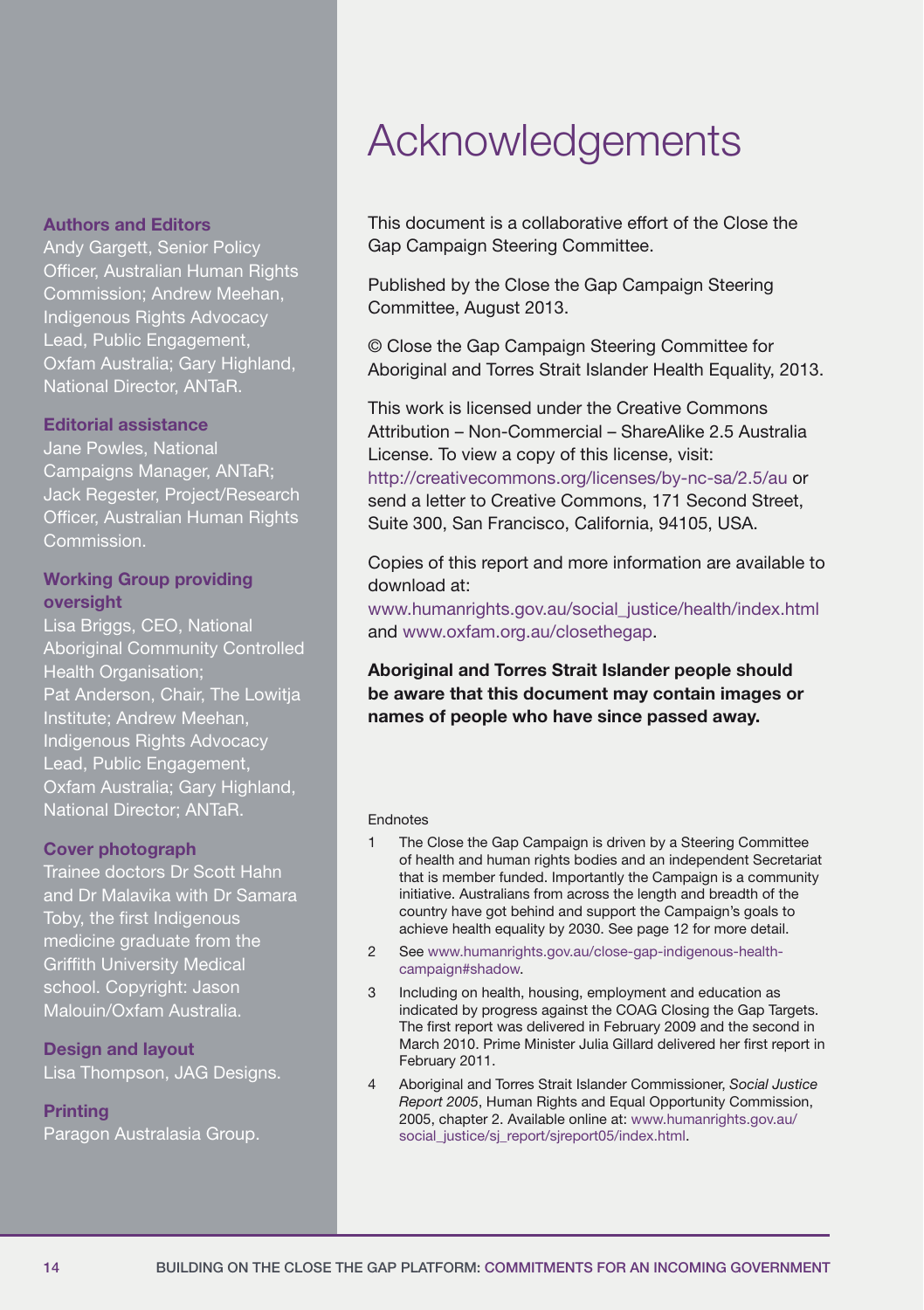### Clarification of the terms "Close the Gap" and "Closing the Gap"

"Close the Gap" was adopted as the name of the human rights based campaign for Aboriginal and Torres Strait Islander health equality led by the Campaign Steering Committee in 2006. The term "closing the gap" entered the policy lexicon as a result of Campaign's activities and has since been used to tag COAG and Australian Government Aboriginal and Torres Strait Islander policy-specific initiatives aimed at reducing disadvantage — from the COAG Closing the Gap Targets to the *National Partnership Agreement to Closing the Gap on Indigenous Health Outcomes*.

As a general rule, any initiative with "closing the gap" in the title is an Australian Government or COAG initiative. There is a very important difference in the meaning and intention between 'close the gap' and 'closing the gap' and it is important to note that closing the gap does not necessarily reflect the human rights-based approach of the Close the Gap Campaign, nor does the use of the term reflect an endorsement of them by the Close the Gap Campaign Steering Committee.



Melanie Lupina, Janette Lupina, June Young, Margaret Anthony, Alex Pearson and Richard Lupina out for some exercise on a beautiful day. Photograph: Jason Malouin/Oxfam Australia.